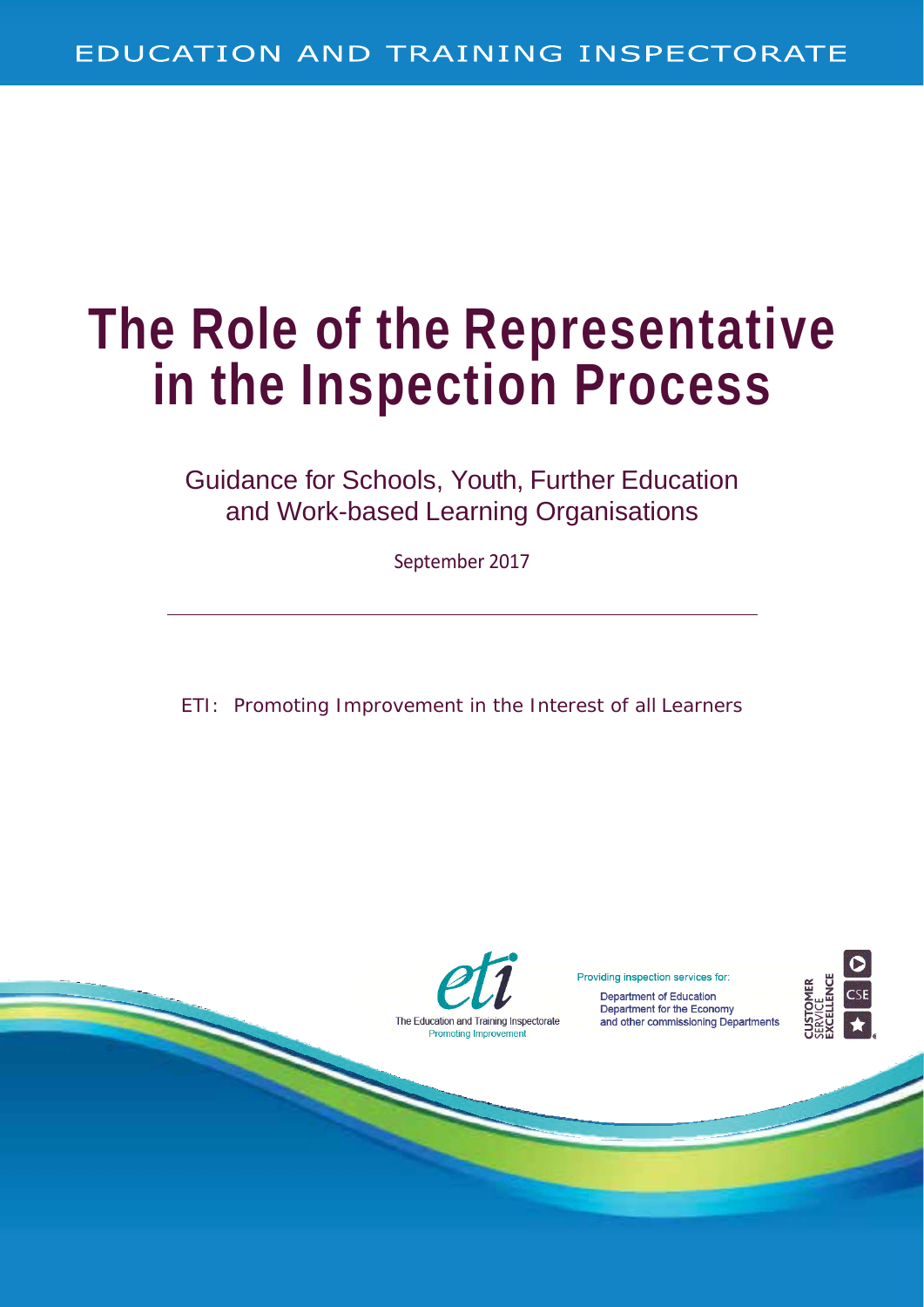## **INTRODUCTION**

The Education and Training Inspectorate's (ETI) mission is 'to promote improvement in the interest of all learners'. The ETI believes that a partnership approach to inspection, working with those we inspect in a collaborative and transparent manner helps organisations recognise and understand the improvements that need to be made in the interest of learners.

The ETI evidence shows that full participation by the leader of the organisation or their representative (the representative) in inspection helps them to understand more fully the inspection process and the evaluation outcomes.

To facilitate participation and transparency, shortly after notification of inspection the reporting inspector (RI) will request the organisation to identify a senior member of staff to represent the organisation before, during and after the inspection. The representative will manage the inspection process<sup>[1](#page-1-0)</sup> within the organisation and will normally hold a senior management position within the organisation. The role is offered on a voluntary basis and organisations maydecide not to nominate a representative.

As the inspection proceeds, the RI will keep the representative fully informed of the emerging findings along with the underpinning evidence used to support the inspection team's evaluations. The RI will ensure that the representative is aware of any issues that are emerging, with a particular emphasis on any areas of the organisation's provision or work that may have important or significant areas for improvement. The representative will be invited to attend key inspection team meetings and will be able to direct the inspection team to documentation and/or individuals where additional evidence may be obtained. The representative will be invited to attend the moderation meeting but will not contribute to the finaldiscussions and decisions on specific performance levels or overall effectiveness.

# **THE KEY BENEFITS**

 $\overline{a}$ 

There are a number of benefits to both the organisation and the ETI by involving the representative as part of the inspection process including:

- ❍ underpinning strongly the promotion of improvement in the interests of learners;
- ❍ a greater openness and transparency around the inspection process;

<span id="page-1-0"></span><sup>&</sup>lt;sup>1</sup> The role of the representative is applicable to full inspections only but not Sustaining Improvement Inspection (SII) Monitoring Inspection (MIn) or Baseline Monitoring Inspection BMIn.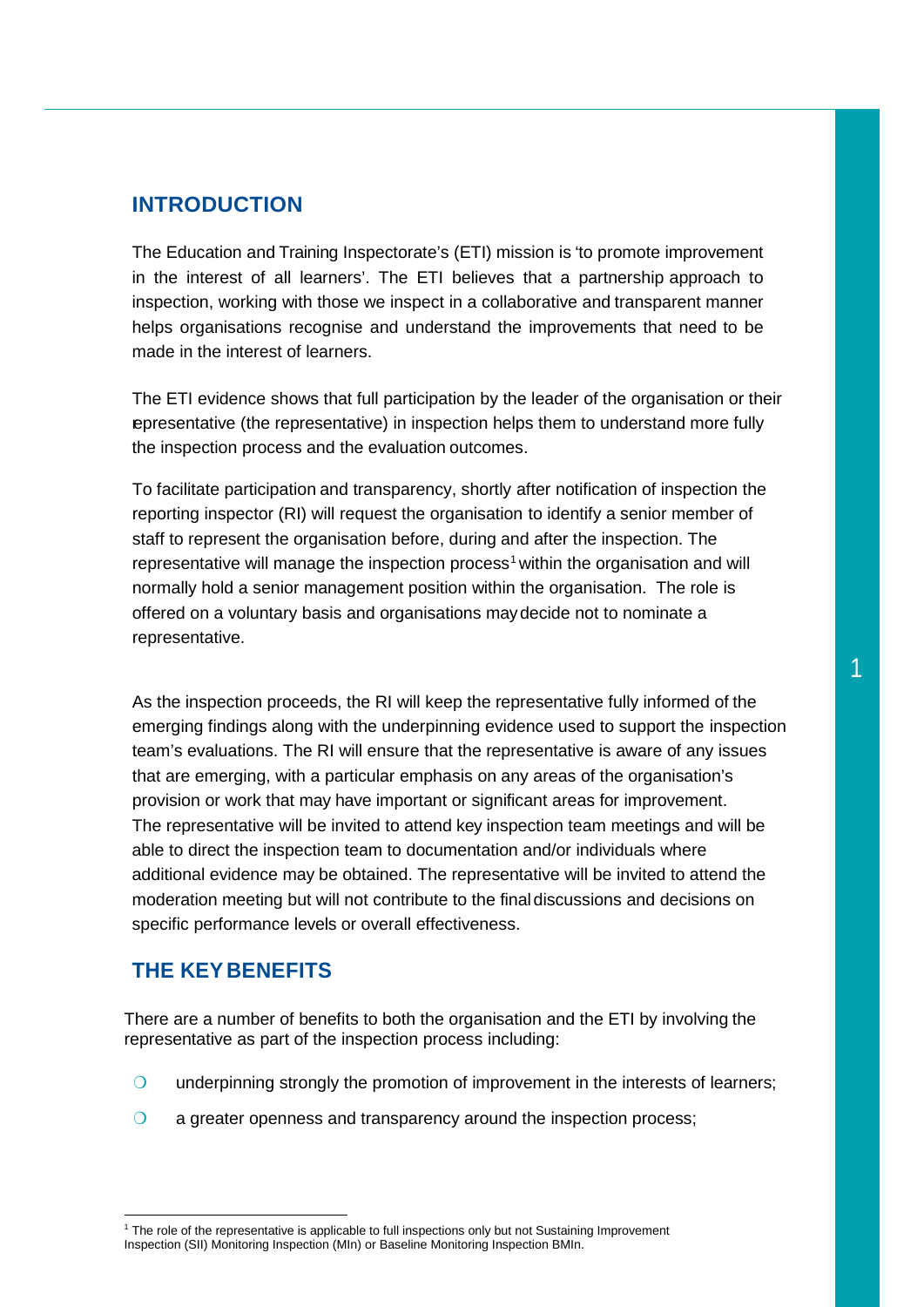- O better informed action planning for improvement;
- O enhanced opportunities for leaders to ensure that the inspection team has access to all of the evidence;
- **O** immediate feedback to inspectors on lines of inquiry and emerging evaluations;
- ❍ improved understanding by the organisation of how inspectors arrive at evaluations;
- O more opportunities for the leader of the organisation to contextualise emerging evidence; and
- O demonstrating the ETI core values of truth, example, dignity and service.

# **WHO SHOULD BE A REPRESENTATIVE?**

In order to be able to undertake fully and effectively the role, the representative should be:

- $\bigcirc$  in a senior management position within the organisation<sup>[2](#page-2-0)</sup>, with full and immediate access to the principal, director or leader;
- ❍ a positive advocate for the organisation throughout the inspection process;
- ❍ knowledgeable about the organisation's learning programmes, operational arrangements and quality systems, in particular the development planning, self- evaluation and quality improvement planning processes;
- $\bigcirc$  trusted by, and have good working relationships with, the staff at all levels;
- ❍ confident enough to engage constructively with the inspection team to help them reach accurate evaluations, whether or not they are favourable;
- ❍ able to take actions or make decisions as necessary to ensure the smooth running of the inspection; and
- $\bigcirc$  a key member of staff involved in improvement planning after the inspection.

<span id="page-2-0"></span><sup>&</sup>lt;sup>2</sup> In a school, the principal will normally be the representative but is free to nominate an alternative. In Youth, this may be the leader and in FE and WBL the representative may be the leader/owner or member of senior management.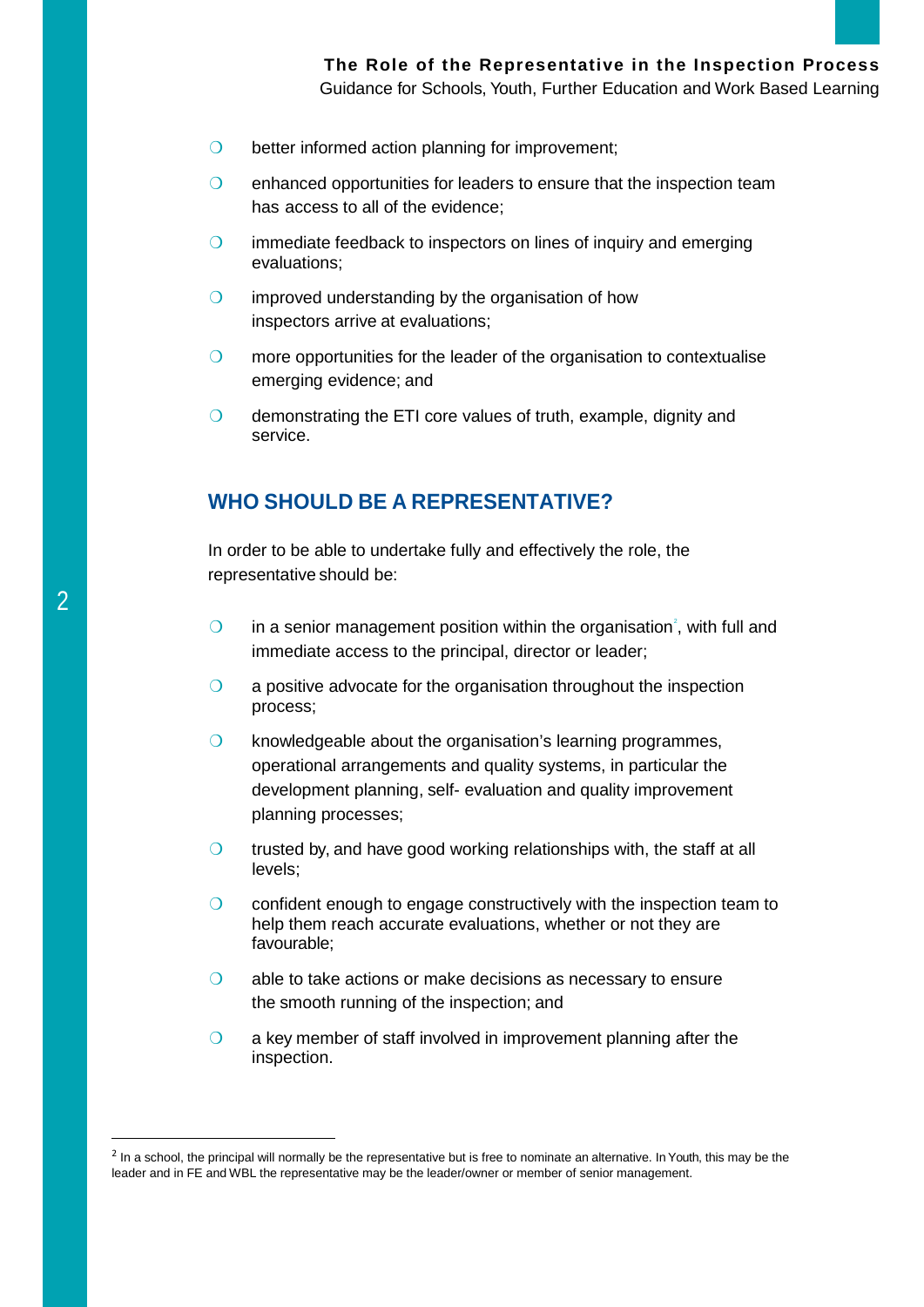The organisation may prefer **not** to nominate a representative. In this circumstance, the RI will continue to promote the ETI's core principles of openness and transparency and maintain good working relationships with the senior management and staff. This will include daily feedback to the principal/director/leader on emerging findings and the inspection evidence used to underpin the evaluations. If an organisation decides not to appoint a representative, it will not prejudice the inspection or influence the evaluation of the inspection team in any way.

While an organisation may agree to nominate a representative at the pre-inspection stage of the process, there may be circumstances where the representative does not wish to attend all or part of the team meetings or moderation meeting. Although it is the ETI's intention that the representative will be fully involved in the inspection process, the RI will accommodate any request from the representative or the organisation not to attend or to withdraw from the meetings. The RI will make alternative arrangements to provide daily feedback on the emerging findings from the team meetings and/or the overall findings following the moderation meeting.

# **WHAT IS THE ROLE OF AREPRESENTATIVE?**  $\begin{array}{|c|c|c|c|}\hline 3 & 3 & 3 \hline \end{array}$

The role and responsibilities of the representative include:

- ❍ facilitating the administrative arrangements at all stages of the inspection process;
- $\bigcirc$  ensuring the inspection team has access to all relevant information and accurate, reliable and up-to-date data;
- ❍ arranging meetings between inspectors and key staff, learners and other relevant stakeholders, including employers in Further Education (FE) and Work Based Learning (WBL);
- ❍ attending inspection team meetings, including the final inspection moderation meeting;
- O contributing to discussions and raising any concerns about, or seeking clarification with regard to, the evidence base, emerging findings (preferably in advance of the moderation meeting) and communicating immediately to the RI any concerns about the conduct of the inspection;

<span id="page-3-0"></span> $3$  The information and data required for each inspection phase is available on the ETI website and will also be provided by the RI.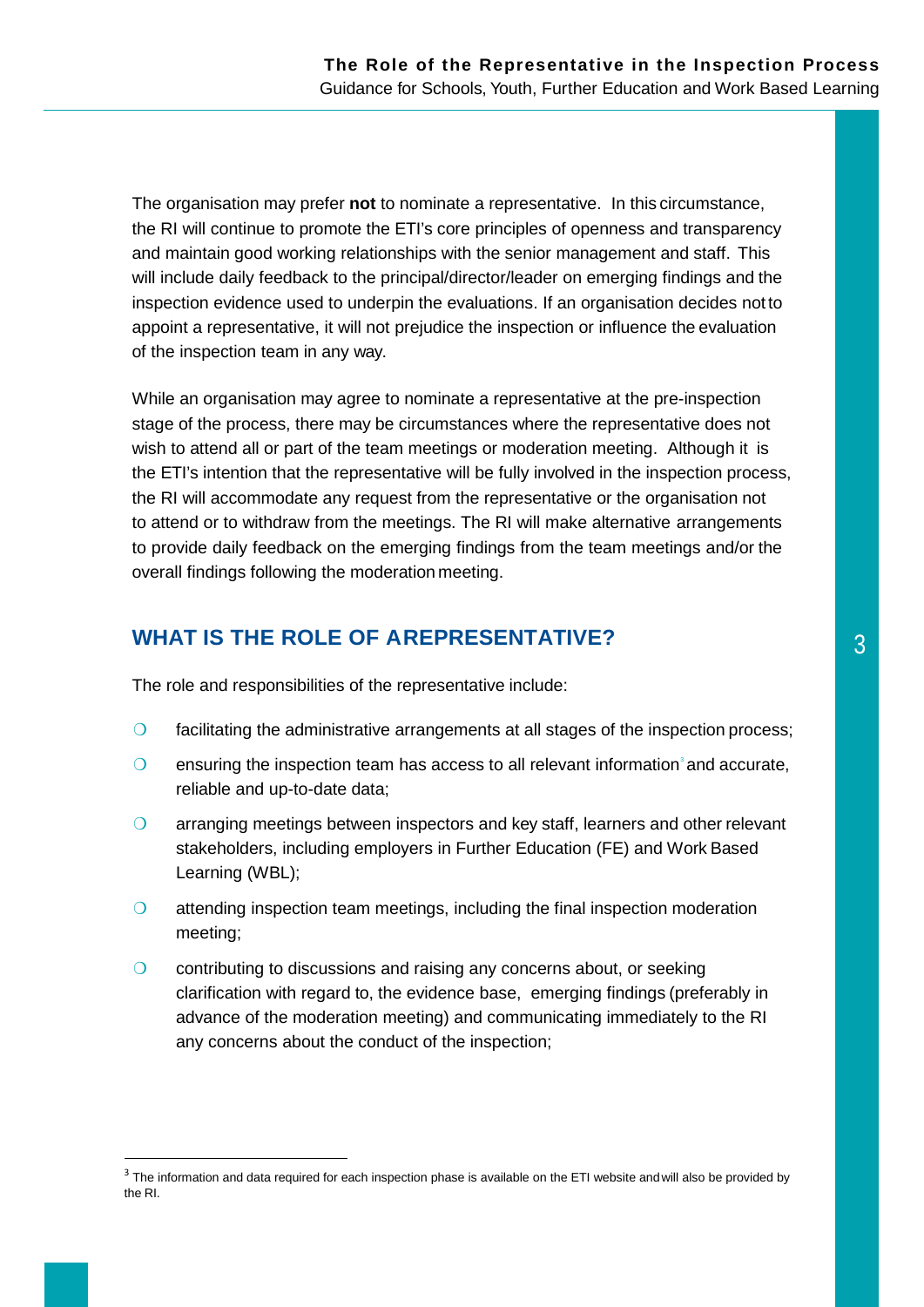- ❍ sourcing and providing any additional, relevant evidence relating to ongoing evaluations by inspectors, where appropriate;
- O being an advocate for the organisation;
- O becoming fully informed of the emerging strengths and areas for improvement and the evidence supporting inspection outcomes;
- O respecting the confidentiality of inspection discussions;
- ❍ signing up to a code of conduct agreement (**Appendix**); and
- O providing post-inspection feedback on the process and conduct of the inspection.

Inspection is a complex process and concerns can arise. The role of therepresentative is a demanding one and it is expected that he/she will contribute to the smooth running of the inspection.

#### **BEFORETHEINSPECTION**

# 4 **Pre-inspection visit**

During the pre-inspection visit, the RI will discuss the phase-specific inspection process, associated arrangements and information and data requirements. It is important that the representative, if not the leader of the organisation, is involved in these discussions. The arrangements for the first day of the inspection, including any presentations or briefings and joint lesson observations, will be agreed during this visit.

The representative should be in a position to provide advice and make decisions about meeting times, deployment of staff, timetable arrangements and facilities required by the inspection team. The RI will also take time to discuss in some detail the role of the representative and request that the code of conduct agreement is signed by the representative and provided to the RI on or before the first morning of the inspection (**Appendix**).

The representative will work with the RI to ensure that the arrangements for, and the requirements of, the inspection are suitable. Any pre-inspection queries will be communicated to the RI by the representative and vice versa. The RI will confirmdates and times of discussions at the beginning of and throughout the inspection.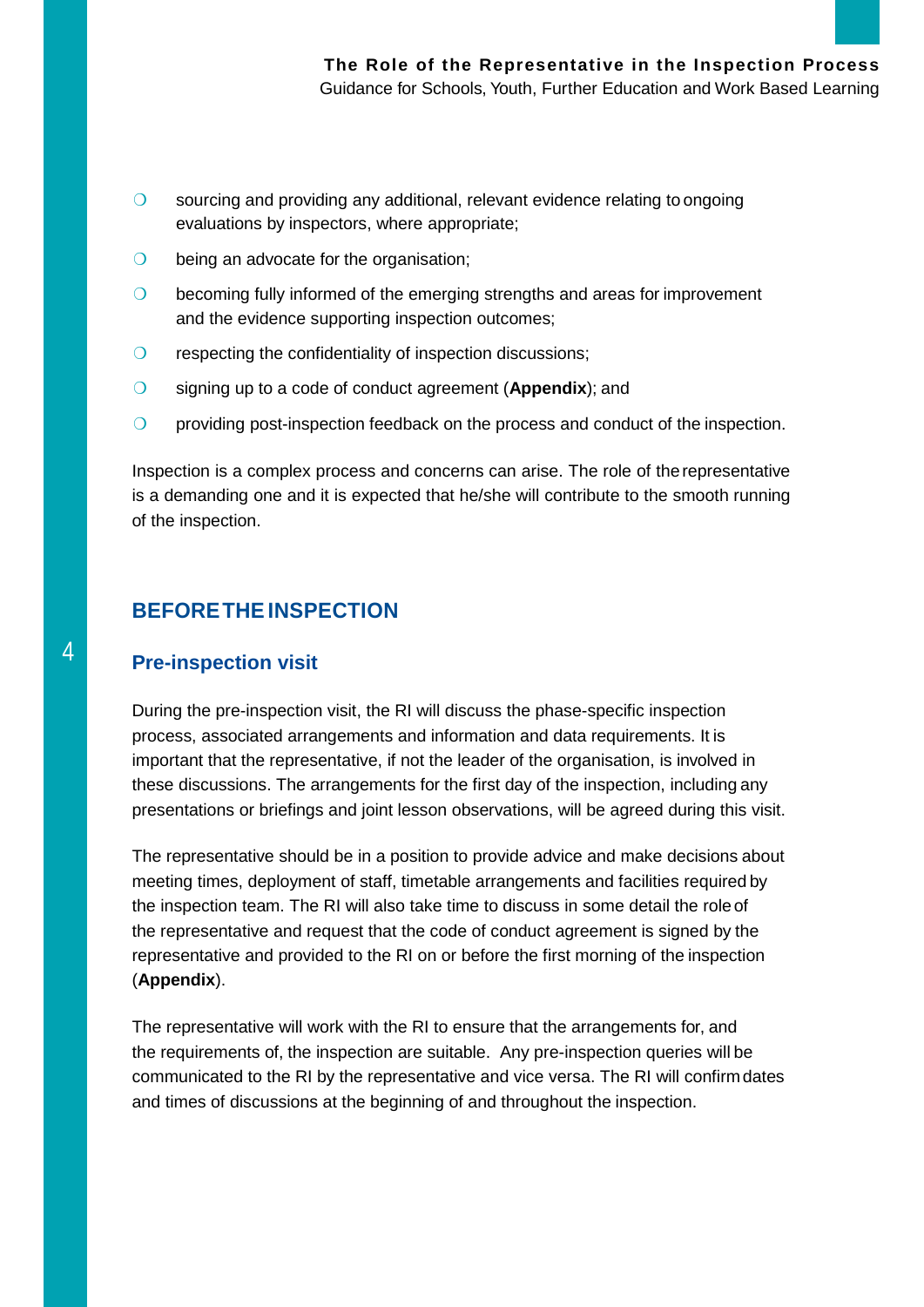#### **Information required**

The representative will ensure that the required information is collated and available prior to the inspection. The RI will discuss with the representative the specific phase-related information required prior to, and on the first day of the inspection. Information may include details of:

- O the context of the organisation;
- O the data relating to the outcomes and the wider achievements of the learners;
- $\bigcirc$  the organisation's development plan and self-evaluation report(s);
- O the organisation's structure with details of staff responsibilities;
- ❍ in FE and WBL, details of learning programmes for which the organisation has a contract with the Department for the Economy;
- ❍ information in relation to additional support for those learners who require it;
- $\circ$  any other relevant factors, for example, staff or pupil/learner absenteeism;  $\overline{\hspace{1cm}}$  5
- O any significant changes since the last inspection; and
- ❍ timetables for staff, learners, trainees and/or apprentices.

#### **DURINGTHEINSPECTION**

The representative will be introduced to the inspection team on the first morning of the inspection. From that point on, he/she will be fully involved in the inspection including key team meetings and the final moderation meeting. He/she will attend, and typically contribute significantly to, any first day inspection briefings or presentations by the leader and/or senior management team.

#### **Joint lesson or directed training observations[4](#page-5-0)**

A senior manager or leader/principal who may be the representative may also be provided with the opportunity to undertake a small number of lesson<sup>[5](#page-5-1)</sup>, or directed training session, observations with the inspectors or to examine with an inspector, samples of learners' work. The RI will discuss how this works in practice with the leader/principal and the representative at the pre-inspection visit.

 $\overline{a}$ 

<span id="page-5-0"></span><sup>4</sup> <https://www.etini.gov.uk/publications/joint-lesson-observations>

<span id="page-5-1"></span><sup>5</sup> Joint lesson/session observations are offered during four-day primary inspections, post-primary, special, further education and work-based learning inspections and district and specialist visits.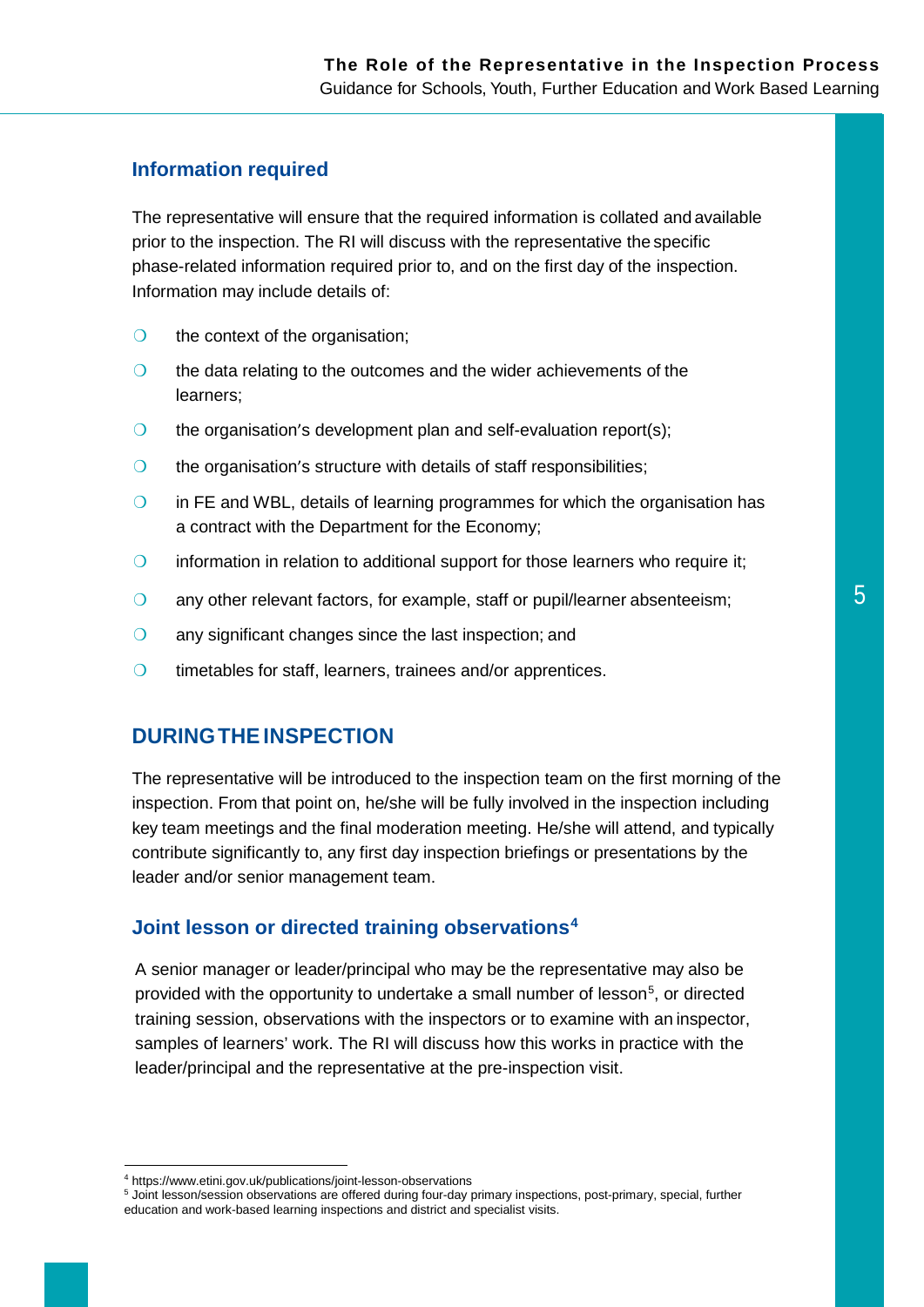## **Team meetings**

It is expected that the RI will convene key team meetings during the inspection to which the representative will be invited. At these meetings the representativewill:

- $\circ$  contribute, in a professional manner, to discussions involving emerging findings which will become more fixed as the inspection progresses;
- O understand the evidence underpinning the evaluations; and
- ❍ ensure that inspectors have access to relevant evidence and note any additional evidence that is requested.

The ETI team will work to a relatively strict timetable and the team and moderation meetings will be carefully timed by the RI. The representative is welcome tocontribute to the meeting, but should be conscious of the time limitations and any points made should be concise and clear.

In Irish-medium schools, the team and moderation meetings will be held largely in English to ensure that there is no misinterpretation of the messages provided.

A representative who is unable to attend a team meeting, or who wishes to withdraw from the meeting at any time during the discussion, may do so by informing the RI who will make alternative arrangements to provide a briefing on emerging findings.

#### **At all times, the representative is expected to maintain the confidentiality of the inspection process.**

Other more informal meetings may be held between members of the inspection team to discuss aspects of the inspection which the representative will not be expected to attend.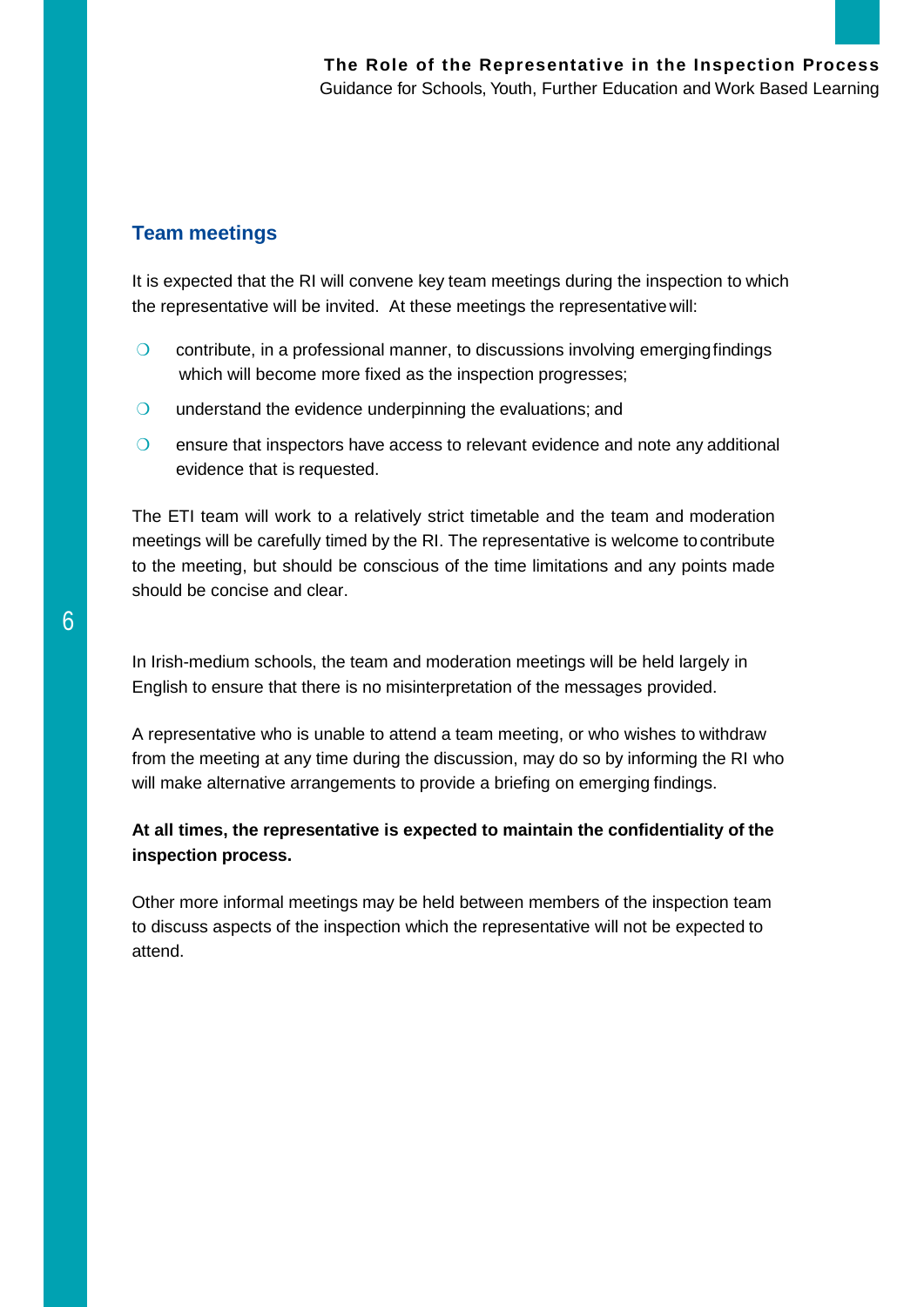#### **Moderation meeting**

On the final day of the evidence gathering phase of the inspection, or the day after<sup>e</sup>, the inspection team will hold a team moderation meeting which is chaired by the RI and which the representative is invited to attend. The purpose of the meeting is to collate and discuss the findings from the inspection, then moderate and agree performance levels for each of the three contributory areas (outcomes for learners, quality of provision and leadership and management), safeguarding and care and welfare, and the overall effectiveness of the organisation. All those attending team and moderation meetings should expect to participate in robust and rigorous discussions.

Both the inspection team and the representative are expected to follow the code of conduct outlined in 'A Charter for Inspection (January 2017) [7](#page-7-1) ' If at any point, in the professional view of the RI, the code of conduct is not being followed by the representative or the inspection team (or an individual member of it), he or she is at liberty to halt the meeting and take appropriate action. This could involve requesting the representative, or a member of the inspection team, to leave the meeting temporarily or permanently.

By the time of the moderation meeting, the representative will have been informed of the emerging findings at the regular key team meetings and will be aware of the evidence on which the emerging findings are based. It is expected that the representative will have raised any concerns about the evidence base and emerging findings with the RI during these earlier meetings.

At the moderation meeting, the key focus will be on discussing and finalising the performance levels and the overall effectiveness. The inspection team, led by theRI, will then engage in discussions to determine the performance levels for the three key areas detailed above and an overall outcome for the effectiveness of the organisation<sup>®</sup>, based on the identified key strengths and areas for improvement (AFIs). The significance of each strength or AFI is more important than the number reported.

The role of the representative at the final moderation meeting includes listening to the feedback from each of the inspectors and the discussion which follows thisfeedback.

<span id="page-7-0"></span> $6$  Inspection windows vary across the particular phases; for example, in primary inspection activity may last for two, three or four days.

<span id="page-7-1"></span> $<sup>7</sup>$  The 'Charter for Inspection' document can be found at: <http://tinyurl.com/Charter-Insp></sup>

<span id="page-7-2"></span><sup>8</sup> This will determine the follow-up activity required.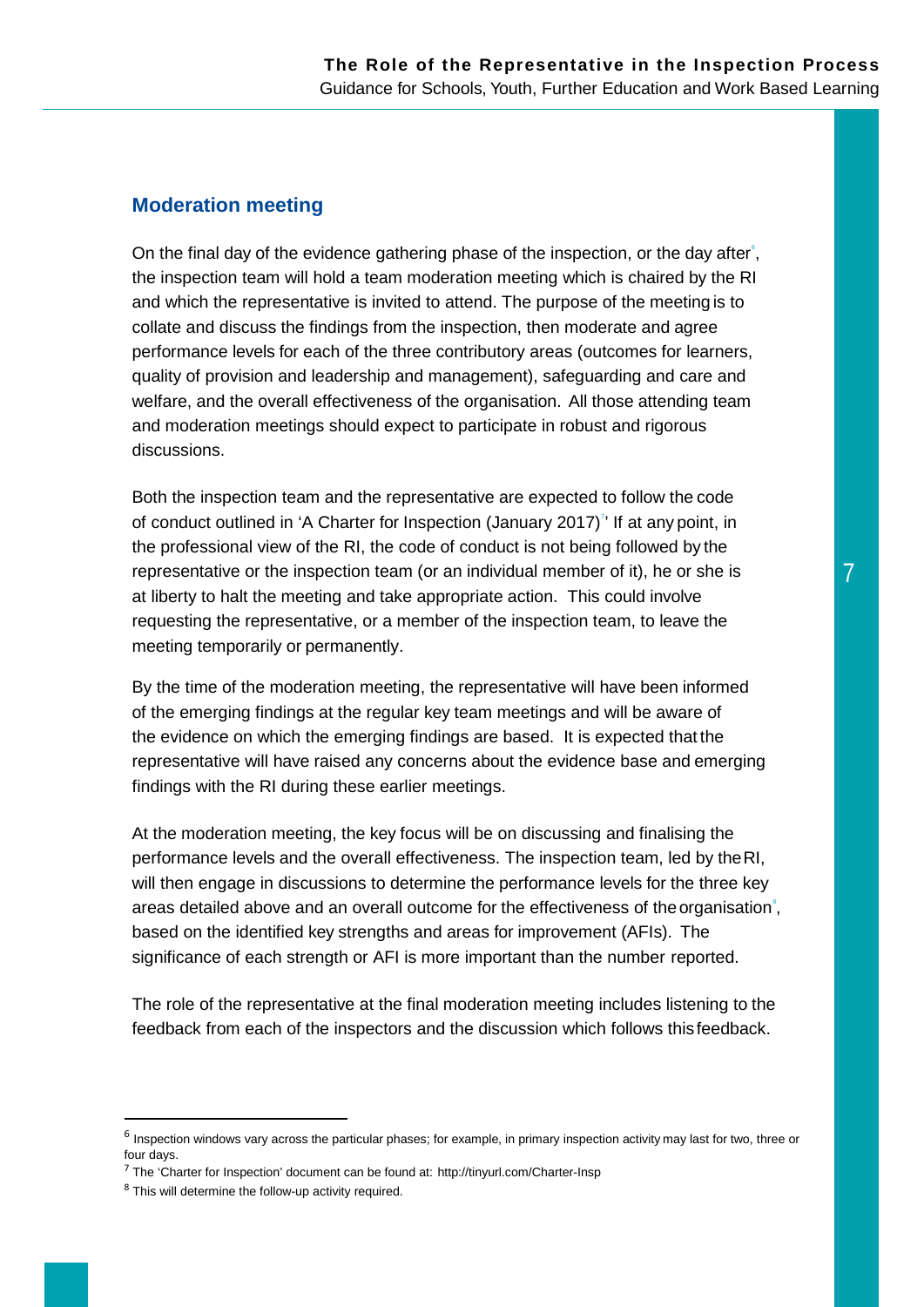The representative will not contribute to the final decisions on performance levels and the overall effectivenessoutcome.

The outcomes of the moderation meeting are confidential to the team and the representative and should not be shared with the organisation prior to the final report back.

As part of the internal ETI quality assurance process, a managing inspector (MI) or an Assistant Chief Inspector may attend for all or part of the moderation meeting. In addition, the performance levels across the three contributory areas and the overall effectiveness are subject to the internal ETI quality assurance process and are provisional until the publication of the report. Where the quality assurance process leads to a performance level and/or overall effectiveness level being amended, the RI will discuss the change and the reasons for it with the representative and/or the leader of the organisation and the chair of the board of governors/management committee.

As the representative is present throughout the moderation meeting, he/she will know how the performance levels and the overall conclusion were determined 8 and the evidence on which they were based. Consequently, he/she is well placed to understand the significance of the key strengths and AFIs; this will help the organisation, where appropriate, in the formulation of an effective improvement plan after the inspection and preparing for any follow-up inspection activity.

> Where the representative is not the leader/principal he/she should be expected to attend the formal report-back.

# **AFTERTHE INSPECTION**

Immediately following the inspection report-back, the representative will be able to share with staff the outcome of the inspection and the evidence underpinning the evaluations. The information is confidential to the organisation until the publication of the report, as the ETI internal quality assurance process has yet to be completed.

The organisation will receive a pre-publication copy of the inspection report. The representative will be involved in checking the report for factual accuracy and ensuring it is returned to inspection services in a timely manner. This is not an opportunity to provide new or additional inspection evidence or to challenge inspection findings. The final report will be published on the ETI website.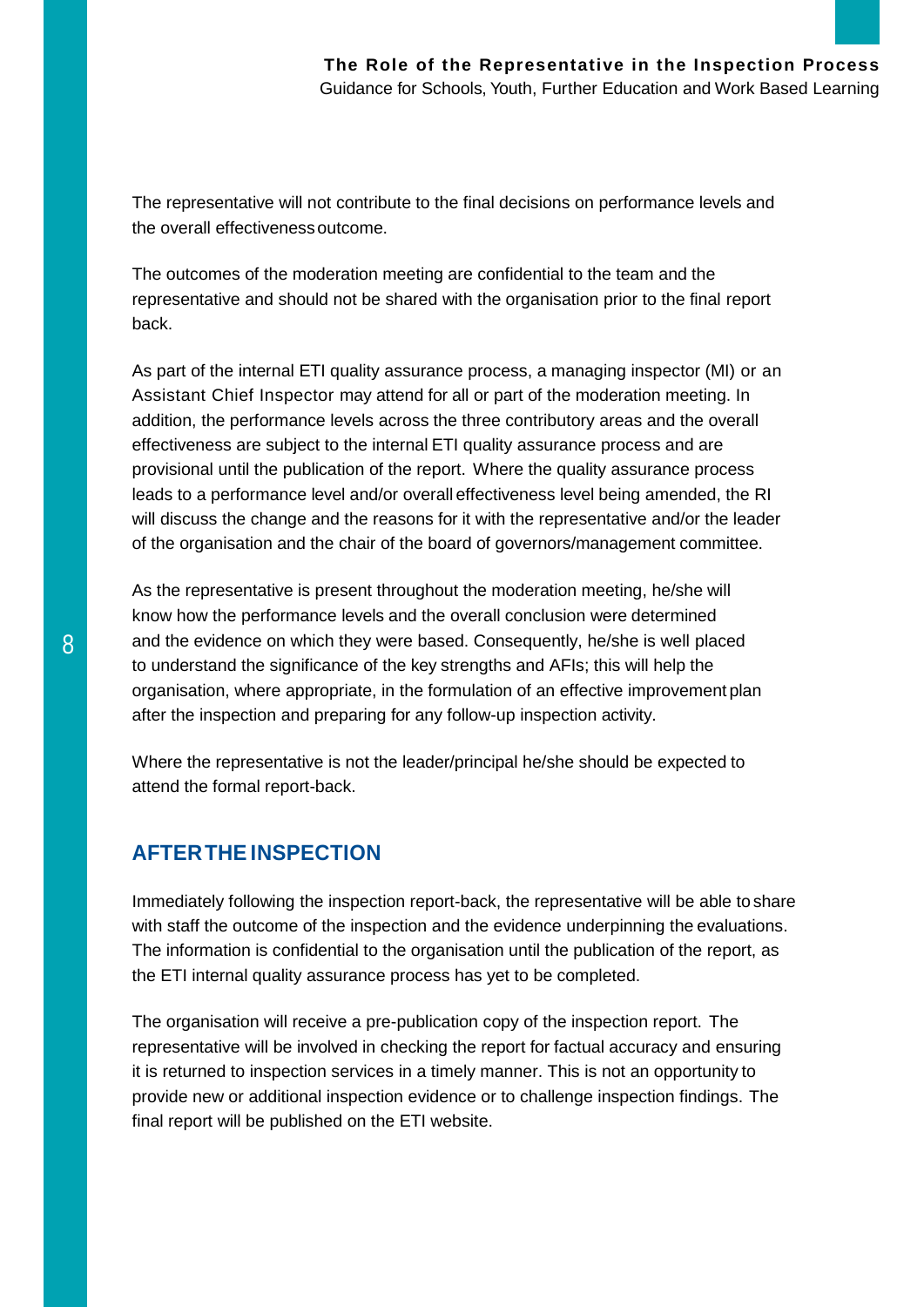Depending on the outcome of the inspection, the organisation may be advised by the RI that an action plan to address the AFIs is required. The procedures for anyfollow-up inspection activity can be found in the **What Happens After an Inspection[9](#page-9-0)** document relevant to the particular phase. It is expected that, given the central role that the representative has had in the inspection process, he/she will be significantly involved in devising the quality improvement action plan.

Every organisation inspected by the ETI will receive a confidential questionnaire, independently administered by the Northern Ireland Statistics and Research Agency (NISRA) through which feedback can be provided on the inspection process. The representative may wish to remind all of the staff that they will have an opportunity to respond to this questionnaire.

<span id="page-9-0"></span><sup>9</sup> What Happens After An Inspection can be accessed at: <https://www.etini.gov.uk/articles/what-happens-after-inspection>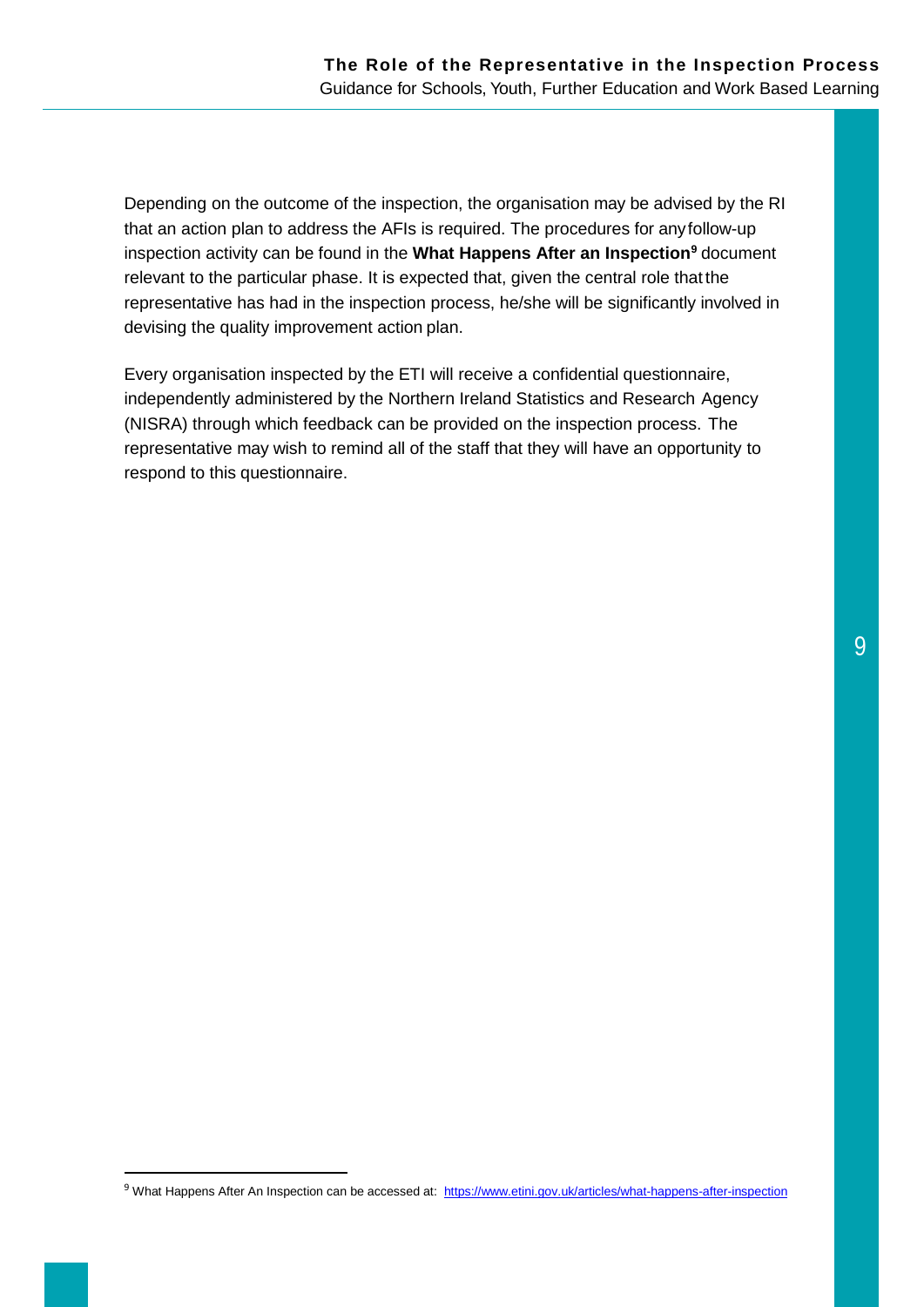# **FREQUENTLY ASKEDQUESTIONS**

#### **1. Do I attend all the meetings of the inspection team?**

The RI will arrange for key team meetings during the inspection when the team will collate and discuss the evidence evaluated. The representative is invited to attend and contribute to these meetings. The representative is alsoinvited to attend the moderation meeting. In addition, the RI or other members of the inspection team may wish to meet with the principal and/or representative on other occasions throughout the inspection to discuss areas of curriculum or leadership responsibility.

The RI has a responsibility to maintain an overview of the emerging findings and may wish to meet with various members of the team throughout the inspection to get regular updates, resolve any issues that may arise and make further arrangements for accessing and analysing evidence. Lead or specialist inspectors for particular areas may also wish to meet throughout the day to review the arrangements for the inspection. The representative will not be expected toattend

10 these meetings.

#### **2. If I think the team has not seen something important what do I do?**

This is a key role for the representative. It is very important that you bring any additional evidence to the team's attention in advance of the moderation meeting. This is expected and where appropriate will be considered by the relevant team member. Likewise, if you feel that the inspection team has not spoken with a key member of staff, or in the case of FE and WBL, an important external stakeholder or employer this should also be raised with the RI.

#### **3. Do we have to change our timetables if the Reporting Inspector (RI) asks?**

The RI may need to agree changes with the organisation in order to gather information about a certain skill or line of inquiry, gain access to particular members of staff, or to optimise the coverage of the inspection. It wouldbe helpful if the organisation is able to accommodate these requests, although the ETI will strive to minimise them. Any requests for changes should be made through the representative.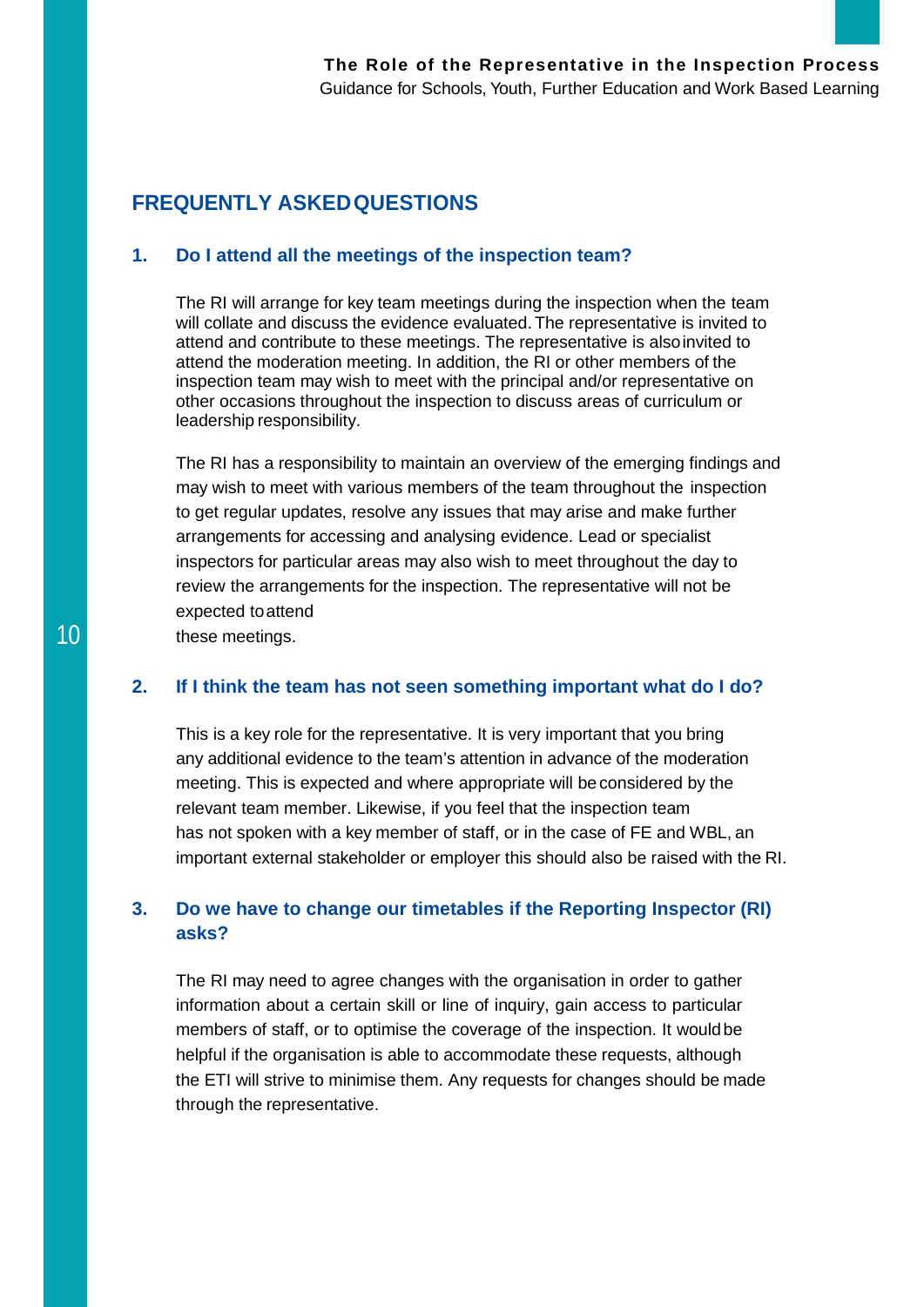#### **4. If I disagree with what the team or an individual inspector says in a meeting and the evaluation being presented what can I do?**

You should contribute to the discussions in a constructive way and bring any additional information or evidence to the attention of the team. Any challenge should be underpinned by solid evidence. It is your responsibility to ensure that the additional information is provided in a manner which allows the team to access analyse and evaluate this information in an efficient and appropriate manner. While the team will consider it, the information may not change the evaluation. Any additional information or evidence should be provided to the RI in advance of the moderation meeting.

#### **5. Do I stop the principal release teacher or a part-time teacher/tutor coming to the school during the inspection days?**

Inspectors need to see the organisation operating as it normally does. Normally, it would not be appropriate to make staff changes because of inspection.

# **6. I am principal of a very small school with a full-time teaching commitment, or a leader/owner with a significant teaching commitment and need to attend the briefing meeting on the first morning. Can I ask the RI that my teaching is not observed until later in the day or inspection window?**

That would be a reasonable request and the ETI understands fully the demands upon teaching principals during inspection. It is important that these issues are discussed early on with the RI, who will normally try and accommodate a request such as this.

## **7. If a member of staff contacts the school/organisation close to the inspection to say that they are sick and cannot attend the inspection what do I do?**

Schools/organisations should largely operate in the same manner as they normally would. Staff can be absent for a number of reasons so please continue with whatever arrangements you would normally make but the representative should inform the RI as soon as possible via the inspection services team (IST) before the inspection or in person if it is during the inspection. If a substitute teacher/tutor is employed, he/she may well be visited by a member of the ETI team.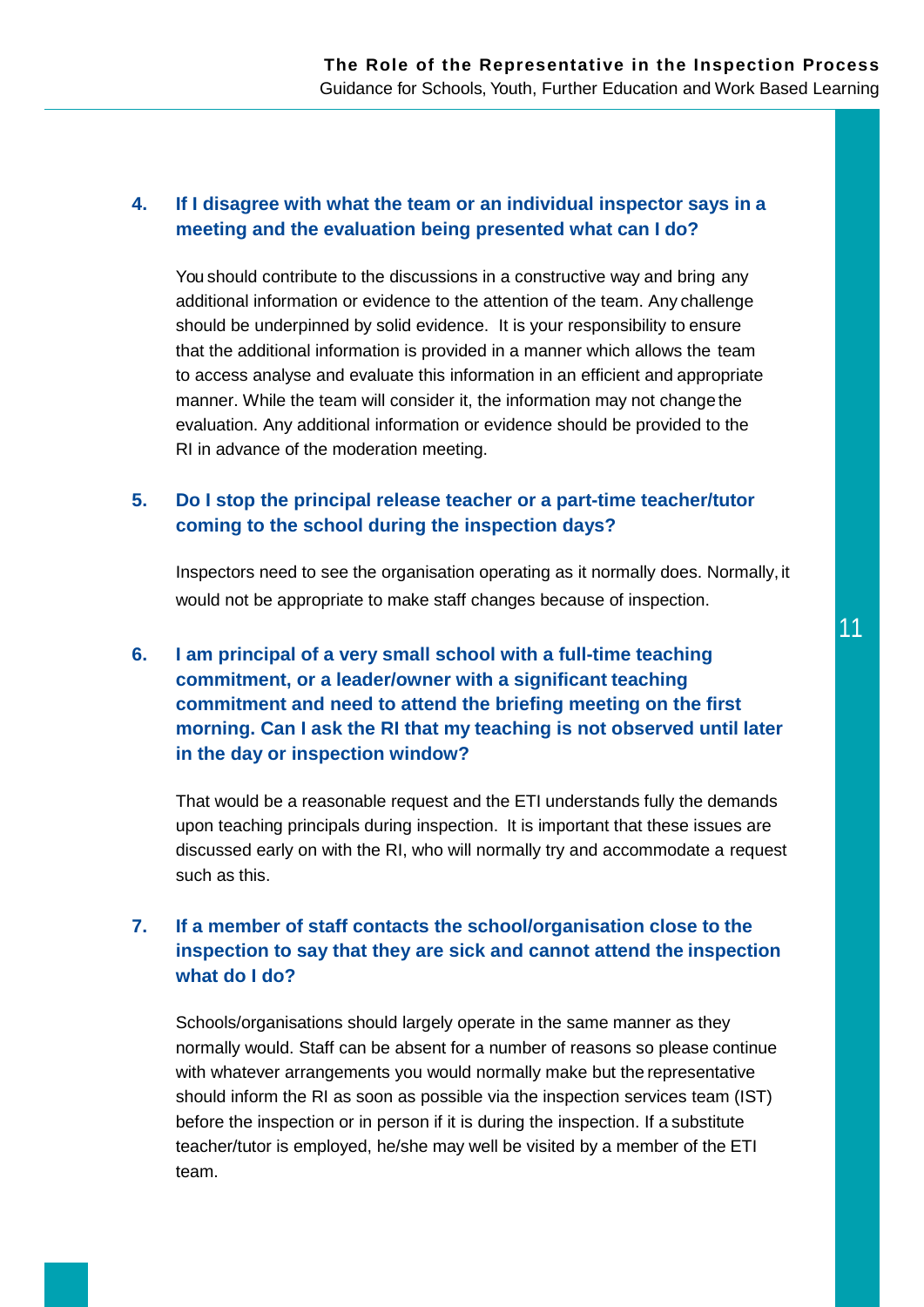#### **8. If we have something special scheduled in the school/organisation that we would like the inspection team to see during the on-site inspection should I let the RI know?**

Yes but please ensure that the RI is informed in a timely manner. The team will do their best to see the area that has been identified (if appropriate) but please understand that not all requests can be accommodated. If the school/ organisation or the RI feels that the event could have a detrimental impact on the process of the inspection, for example, it involves a proportionately large number of the pupils, then the RI and the representative should discuss this and determine the best course of action to ensure the smooth and effective running of the inspection from the school's/organisation's viewpoint.

# **9. If the team mention that they have not seen learners/young people or staff using any ICT/ILT[10](#page-12-0) skills in class can I tell the staff?**

Team discussions are confidential; however, the representative may be able to consider the timetables and suggest some lessons or provide additional samples of pupils' or trainees' and apprentices' work where the use of ICT/ILT may be more prevalent.

## **10. Will the evaluations be affected if the organisation does not have statutory requirements in place?**

Failure to meet statutory requirements, particularly in relation to safeguarding and child protection, development planning or curriculum provision, could affect the outcome of the area under inspection and the overall effectiveness level for the organisation.

<span id="page-12-0"></span><sup>&</sup>lt;sup>10</sup> Information and Communication Technology/Information and LearningTechnology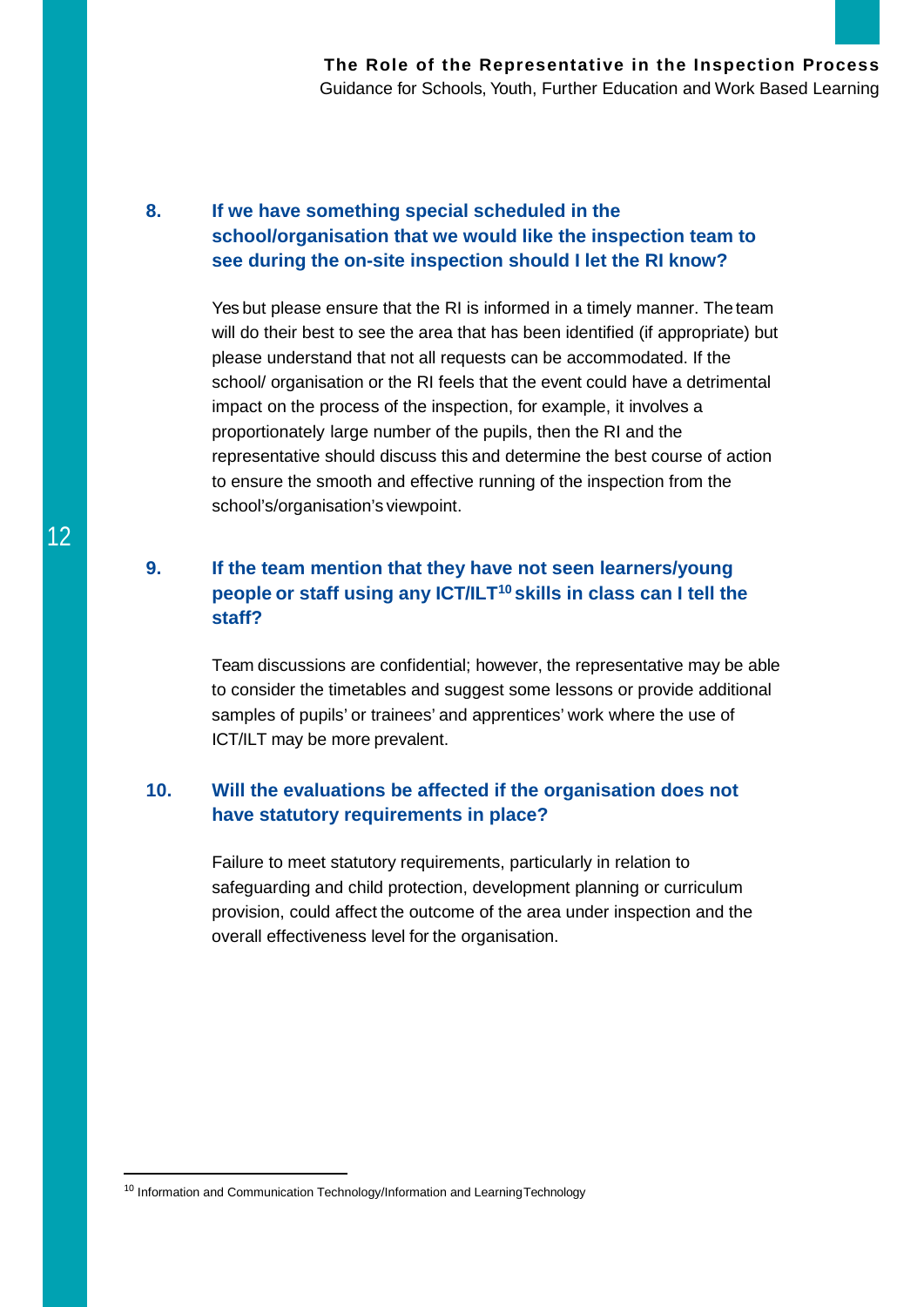# **11. Circumstances may arise where I cannot or do not wish to attend a team or moderation meeting or may wish to withdraw from a meeting. What should I do?**

Acceptance of the role of representative is voluntary and while ETI would wish to involve the representative as fully as possible in the inspection process you are not obliged to come to a meeting when invited and you may withdraw from a meeting at any time by informing the RI that you wish to do so. The RI willmake alternative arrangements to provide information on the emerging findings from the team meetings and the overall findings from the moderation meeting.

#### **12. Can I be asked to leave a team meeting?**

Yes. While it is hoped that all meetings will be conducted in an atmosphere of mutual and professional respect, behaviour that is constantly challenging or disruptive to the process may result in the RI asking you to leave the meeting for a short time or for the remainder of the meeting. Before this occurs, however, the RI will remind you about the protocol that was agreed and explain why you are in breach of the agreement. The state of the agreement.

If the behaviour of the representative continues to be overly challenging and disruptive, the RI will, as a last resort, inform the representative that their role in the inspection process has been suspended. The RI will inform the phase Managing Inspector of the decision and the Chair of the Governors during the report back. The representative should understand that, as the principal or member of the organisation's senior management team, their behaviour reflects on the nature of leadership and management of the organisation.

The ETI team will work to a relatively strict timetable and the briefing and moderation meeting will be carefully timed by the RI. The representative is welcome to contribute to the meeting but should be conscious of the time limitations and any points made should be concise and clear.

#### **13. Do I choose the learners/young people for the inspection team to meet?**

No. You will be advised by the RI of the learners/young people the inspectors will wish to meet. If you feel for any reason, that a pupil or young person should not meet with the team please discuss this with the RI.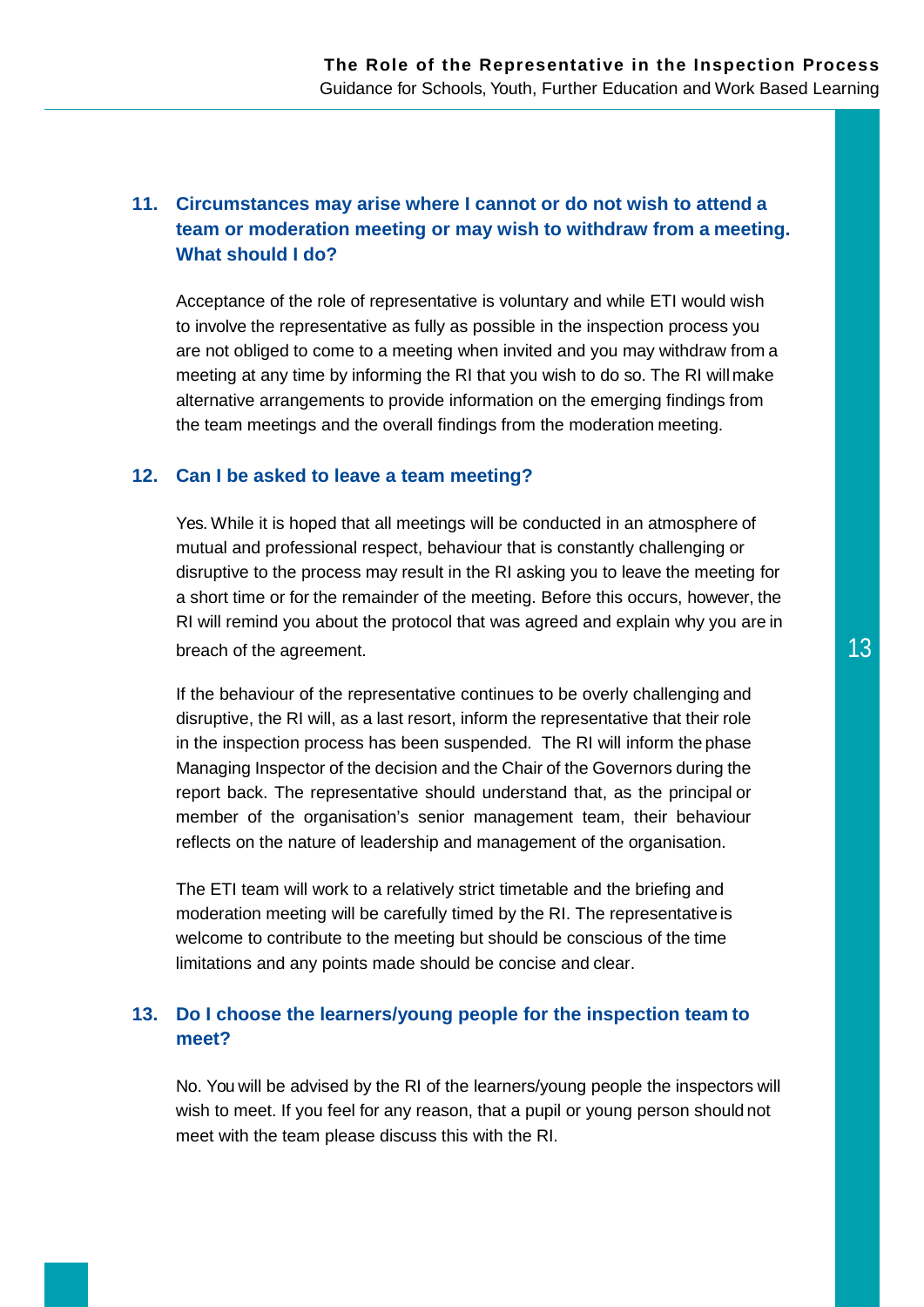#### **14. Do I need to make sure that the team have access to a selection of learners'/ young people's work?**

Access to learners'/young people's work is a critical part of the evidence base upon which evaluations on standards of work are made. It may be possible for inspectors to access some of the work through an electronic portfolio system if one is available. Specific arrangements should be made with theRI.

## **15. Will the inspectors meet with all subject co-ordinators/managers for professional and technical areas and essential skills?**

The RI will discuss this is detail with the representative at pre-inspection. Those invited to meet inspectors should be prepared to refer them to the most recent documentation and actions relating to monitoring, evaluation and improvement with specific reference to current priorities in the organisation and where appropriate the professional and technical area.

#### **16. Who would be appropriate in the role of representative?**

14 **14** An appropriate representative would be:

- O someone who keeps the interest of the learner at the centre of the inspection process;
- O a senior manager/principal/leader who is open to professional discussion relating to all aspects of the organisation's work and performance;
- ❍ a good communicator who is able to mediate challenging evaluations to other members of staff at the appropriate point;
- O a senior manager who understands fully the quality assurance and self-evaluation process;
- O someone who is able to act as an advocate for the organisation; and
- ❍ decisive and able to act if necessary before, during and after the inspection.

#### **17. Can there be more than one representative?**

In the primary and post-primary sectors, there can only be one representative. It is important that the inspection team has a single, clear line of communication with minimal room for confusion. This will normally be the principal, although an alternate may be nominated if desired.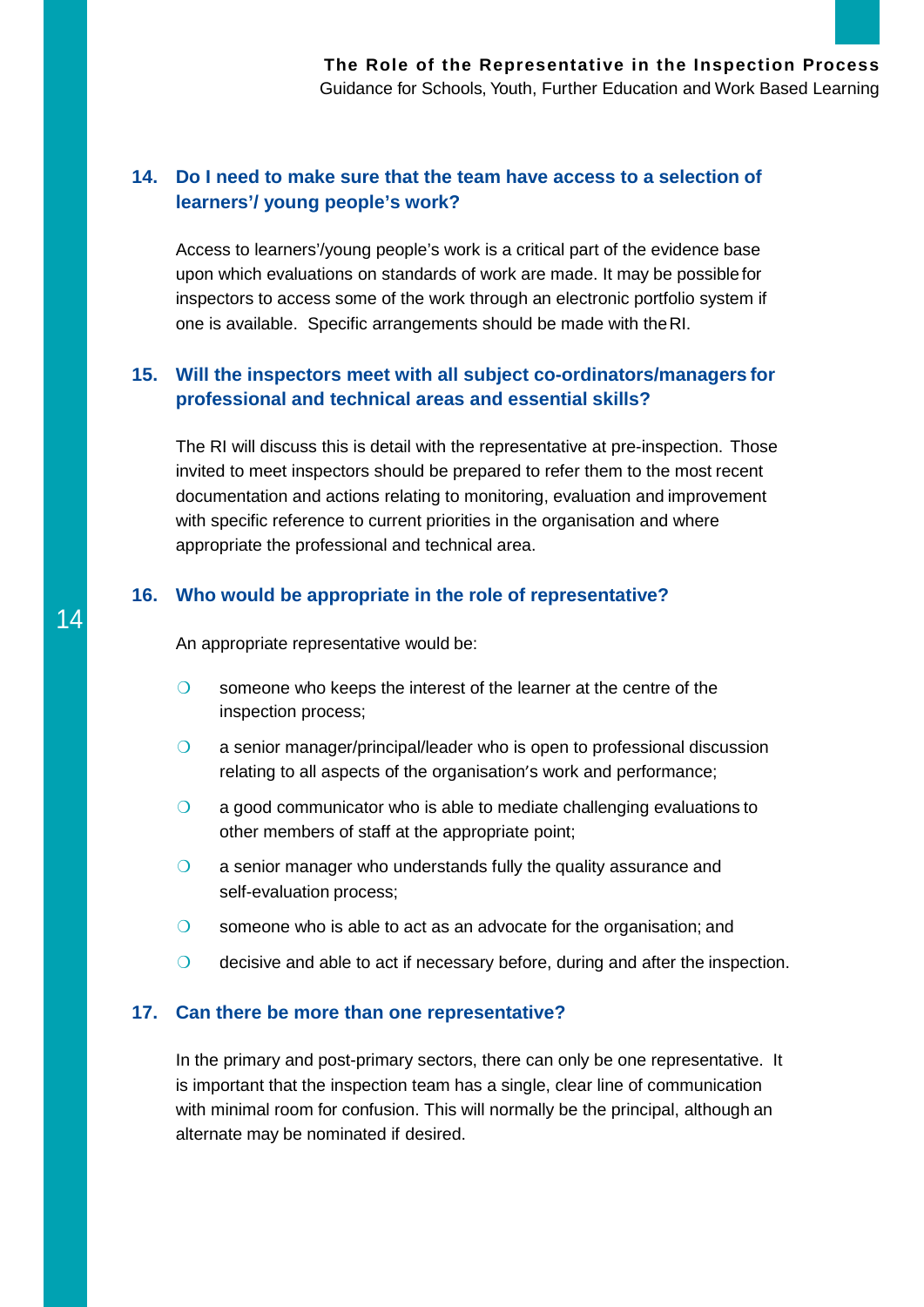On the larger and more complex multi-campus FE and WBL inspections, there will also only be one representative but supporting representatives will be considered if requested by the organisation where there are multi-sites.

#### **18. What can I share with the organisation's staff after the moderation meeting and before the report back?**

The ETI understands that the staff of the organisation will be very keen to learn of the inspection outcomes. However, the representative is required to maintain the confidentiality of the inspection process, and all associated discussions.

#### **19. Is the overall evaluation I hear at the moderation meeting the final outcome for the organisation?**

Not necessarily. The inspection process and all inspection performance levels and overall effectiveness outcome are subject to a rigorous internal quality assurance 15 process, and can be changed.

#### **20. What do I do if a problem arises?**

Speak with the RI. It is important that matters are resolved quickly and to your satisfaction wherever possible. If the matter is not resolved to your satisfaction, the ETI Complaints Procedure<sup>[11](#page-15-0)</sup> is available on the ETI website.

<span id="page-15-0"></span> <sup>11</sup> <http://tinyurl.com/Comp-Procedure>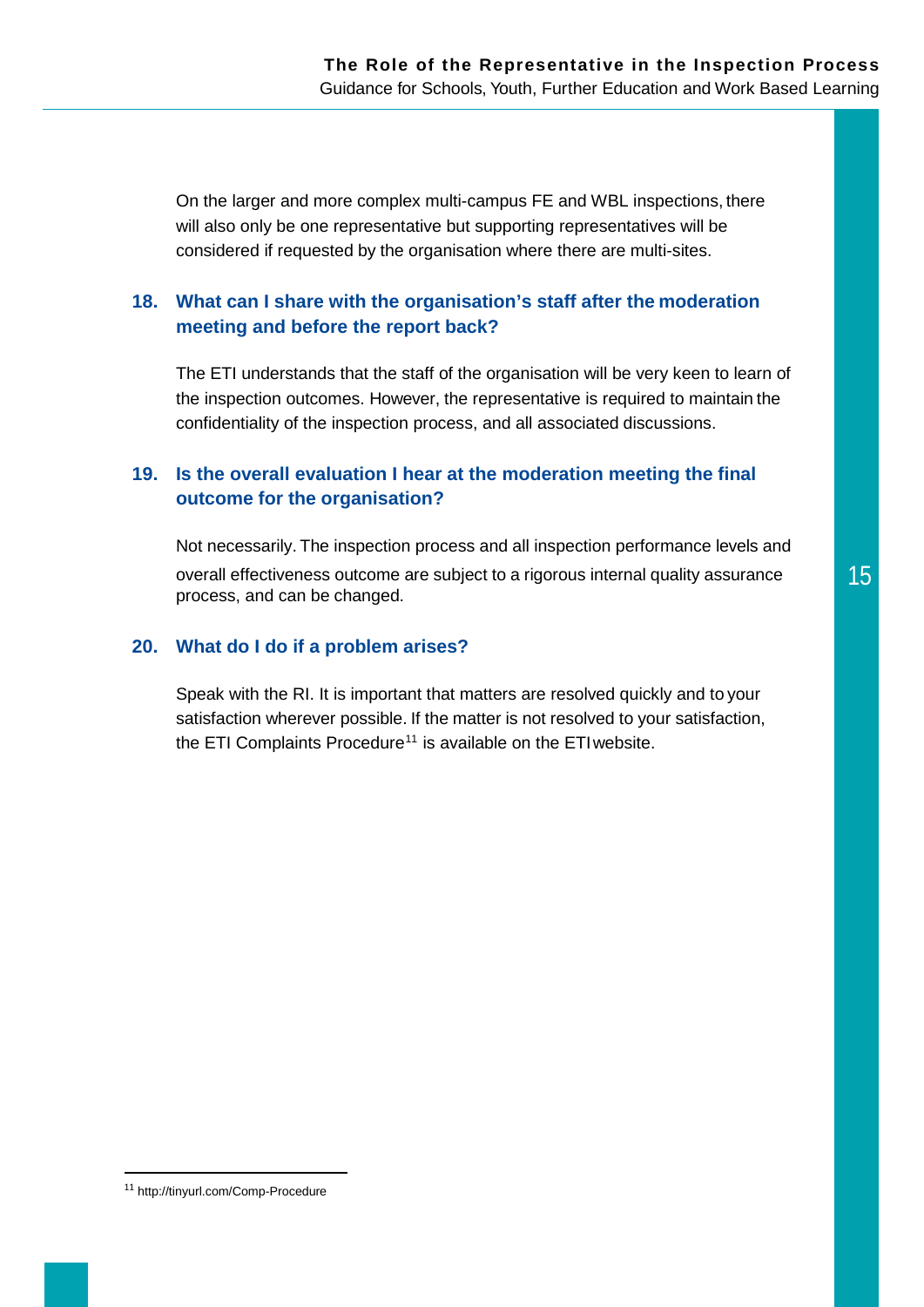# **APPENDIX**

# **Statement of Commitment and Understanding**

*ThissectionshouldbecompletedandgiventotheReportingInspector onorbefore thefirstdayoftheinspection.*

Name of Organisation:

Name of Representative(s):

16

I have read the guidance regarding the role of the representative<sup>[12](#page-16-0)</sup> in the inspection process. I am willing to participate as the representative for the inspection and agree to contribute in line with the guidance within this booklet and the code of conduct contained within the Charter for Inspection (January 2017)<sup>13</sup>.

Signed:

Date:

<span id="page-16-0"></span> $12$  In FE and WBL there may be supporting representatives who will also need to complete this pro-forma.

<span id="page-16-1"></span><sup>13</sup> The 'Charter for Inspection' document can be found at[:http://tinyurl.com/Charter-Insp](http://tinyurl.com/Charter-Insp)